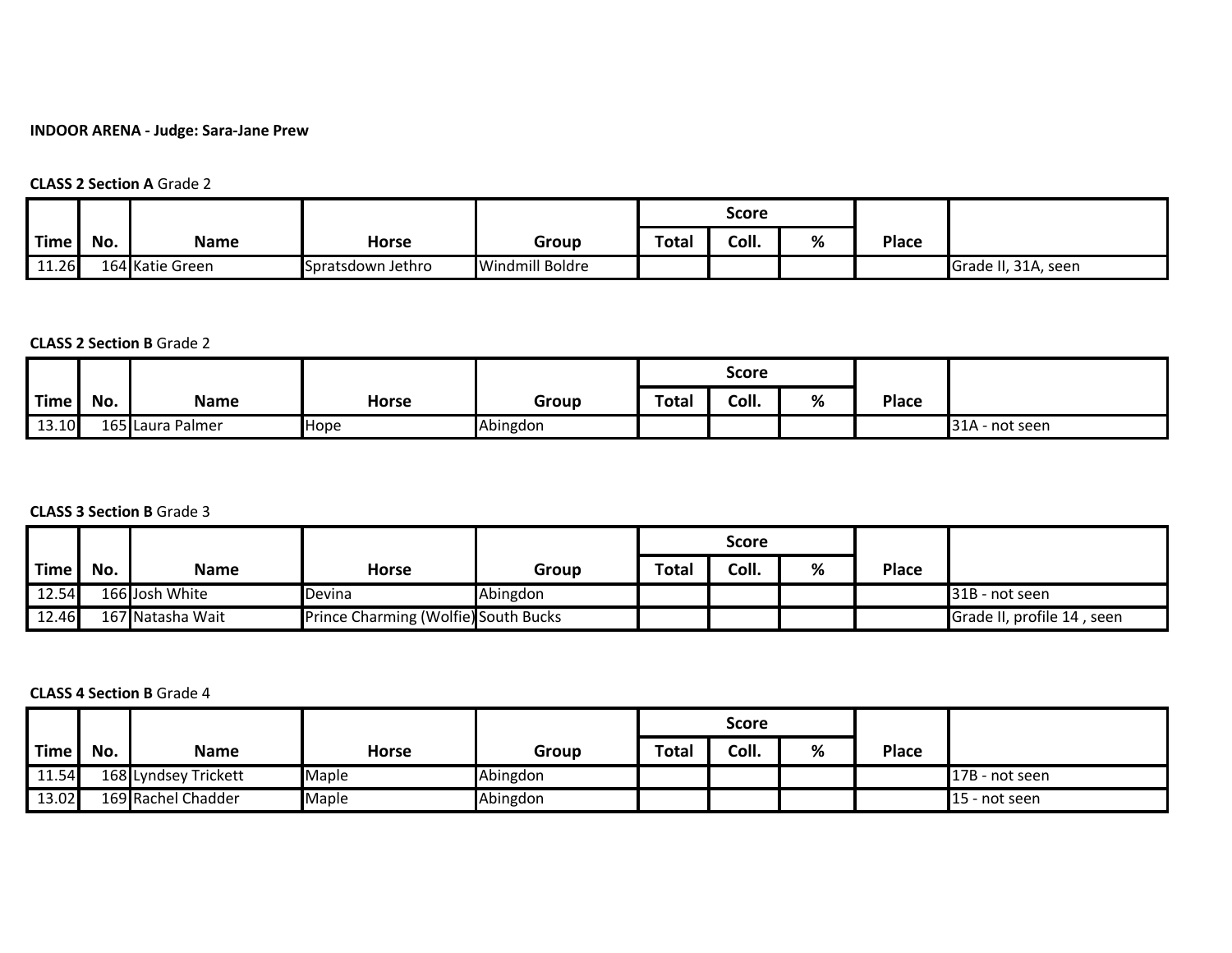## **INDOOR ARENA - Judge: Sara-Jane Prew**

#### **CLASS 5 Section B** Grade 5

|                   |     |                |                         |                 |       | Score |   |       |                   |
|-------------------|-----|----------------|-------------------------|-----------------|-------|-------|---|-------|-------------------|
| <sup>'</sup> Time | No. | <b>Name</b>    | <b>Horse</b>            | Group           | Total | Coll. | % | Place |                   |
| 13.18             |     | 170 Jo Fielder | Caricello Dancer (Ceri) | <b>Lambourn</b> |       |       |   |       | Grade V, 23, seen |

## **CLASS 12 Section A** TVI/PVI Walk

|       |     |                      |                     |          |       | <b>Score</b> |   |              |                      |
|-------|-----|----------------------|---------------------|----------|-------|--------------|---|--------------|----------------------|
| Time, | No. | <b>Name</b>          | Horse               | Group    | Total | Coll.        | % | <b>Place</b> |                      |
| 11.32 |     | 171 Natalie Anderson | <b>PJs Princess</b> | Abingdon |       |              |   |              | Certificate not seen |

## **CLASS 15 Section A** Intro to Dressage Walk Only

|             |     |                      |                       |                     |              | <b>Score</b> |   |       |           |
|-------------|-----|----------------------|-----------------------|---------------------|--------------|--------------|---|-------|-----------|
| <b>Time</b> | No. | <b>Name</b>          | <b>Horse</b>          | Group               | <b>Total</b> | Coll.        | % | Place |           |
| 10.00       |     | 172 Khloe Hillman    | Dream a Dream (Alfie) | Wellington & Dummer |              |              |   |       | NO PHOTOS |
| 10.08       |     | 173 Jennifer Barratt | Bang on Time          | Lambourn            |              |              |   |       |           |
| 10.16       |     | 174 Daisy Fox        | Ukardo (Bruce)        | <b>South Bucks</b>  |              |              |   |       |           |
| 10.24       |     | 175 Sophia Whicker   | Pennyroyal Master Pip | South Bucks         |              |              |   |       |           |
| 10.30       |     | 176 Charlotte Batty  | Warrior (Wilma)       | <b>South Bucks</b>  |              |              |   |       |           |
| 11.10       |     | 177 Anya Beavis      | Dream a Dream (Alfie) | Wellington & Dummer |              |              |   |       |           |
| 11.18       |     | 178 Harrison Mills   | Ukardo (Bruce)        | <b>South Bucks</b>  |              |              |   |       |           |

# **CLASS 15 Section B** Intro to Dressage Walk Only

|             |     |                 |                       |                    |              | Score |   |       |  |
|-------------|-----|-----------------|-----------------------|--------------------|--------------|-------|---|-------|--|
| <b>Time</b> | No. | <b>Name</b>     | <b>Horse</b>          | Group              | <b>Total</b> | Coll. | % | Place |  |
| 10.38       |     | 179 Pavan Patel | <b>Blackwood Duke</b> | <b>South Bucks</b> |              |       |   |       |  |